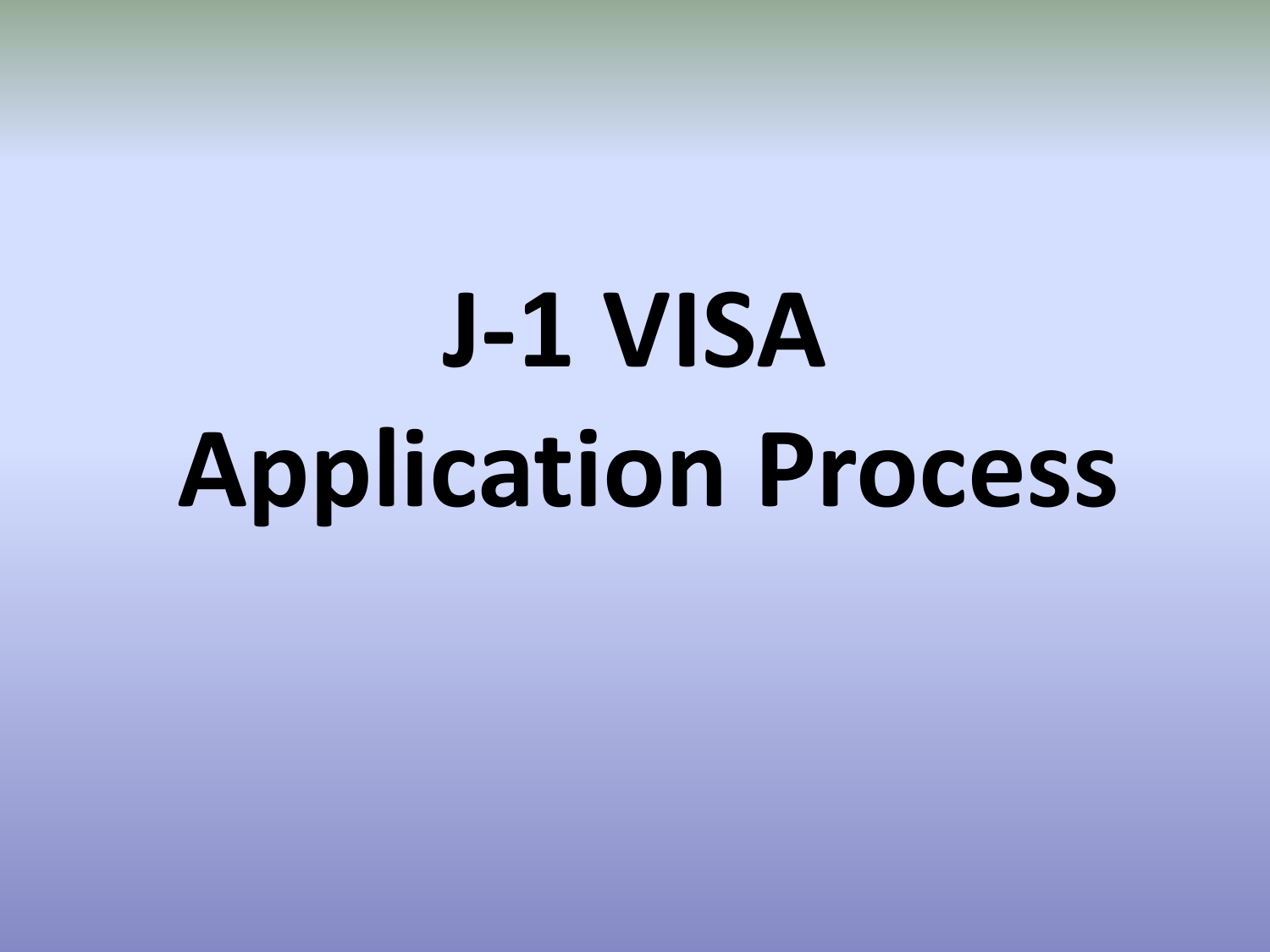# **J-1 VISA Applications MUST be Coordinated by the Training Program Liaison**

- Effective January 1, 2012, all J-1 applications must be initiated by the designated Training Program Liaison (TPL) on-line using the Exchange Visitor Network (EVNet).
	- Diane Bigelow, Director of Graduate Medical Education, is the TPL for our institution.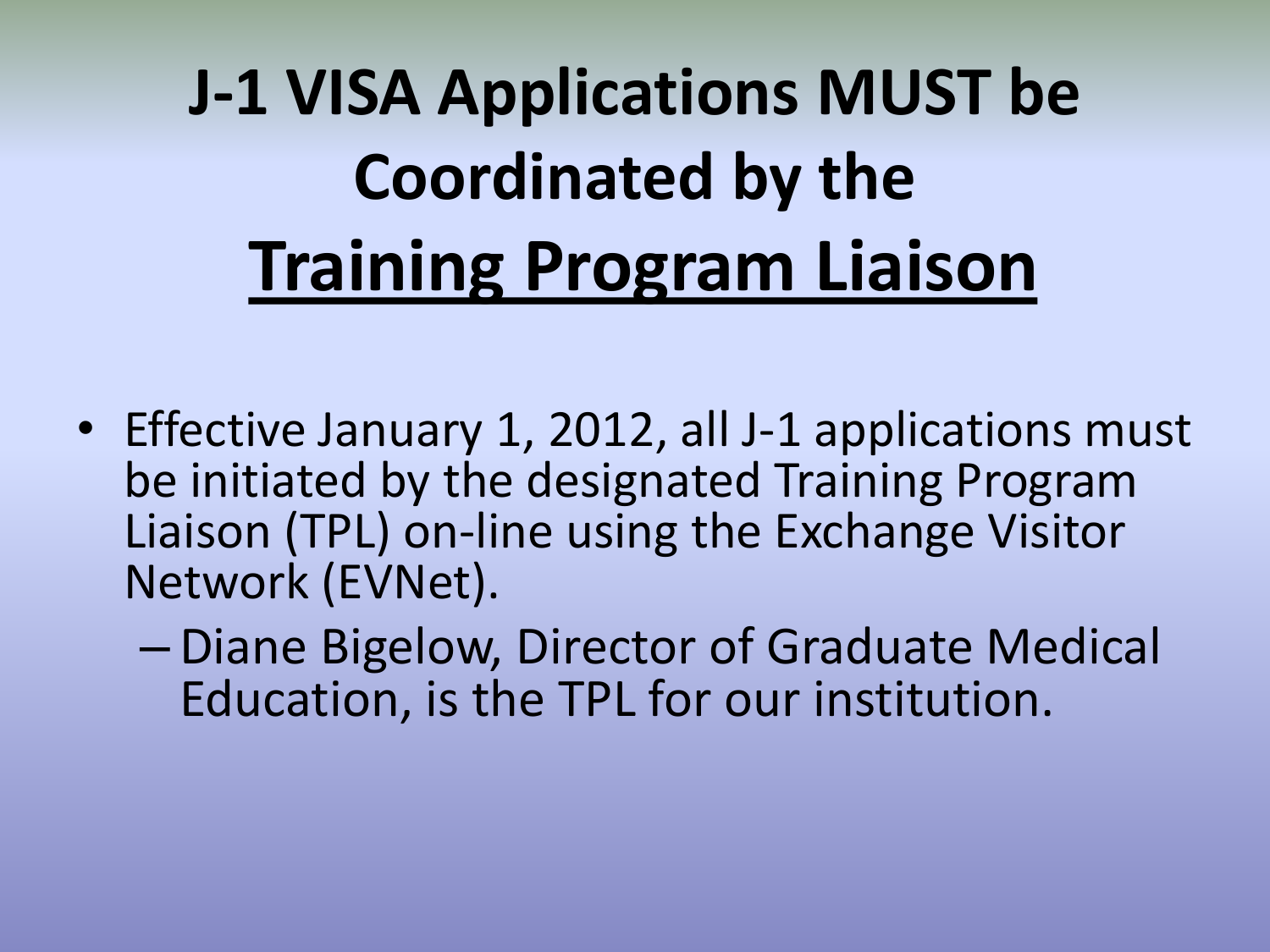#### **Letter of Offer**

- The Letter of Offer is the document that starts the J-1 process. It must be signed by both the Program Director and the J-1 applicant.
- Program Coordinators will submit the Letter of Offer to the TPL with the notation that this is either a J-1 initial or J-1 continuing applicant.
- The TPL initiates the J-1 application by submitting an on-line application profile for the applicant.
- Sample Short Form Letter of Offer: [Letter of Offer](http://gme.medicine.arizona.edu/content/program-directors-and-coordinators)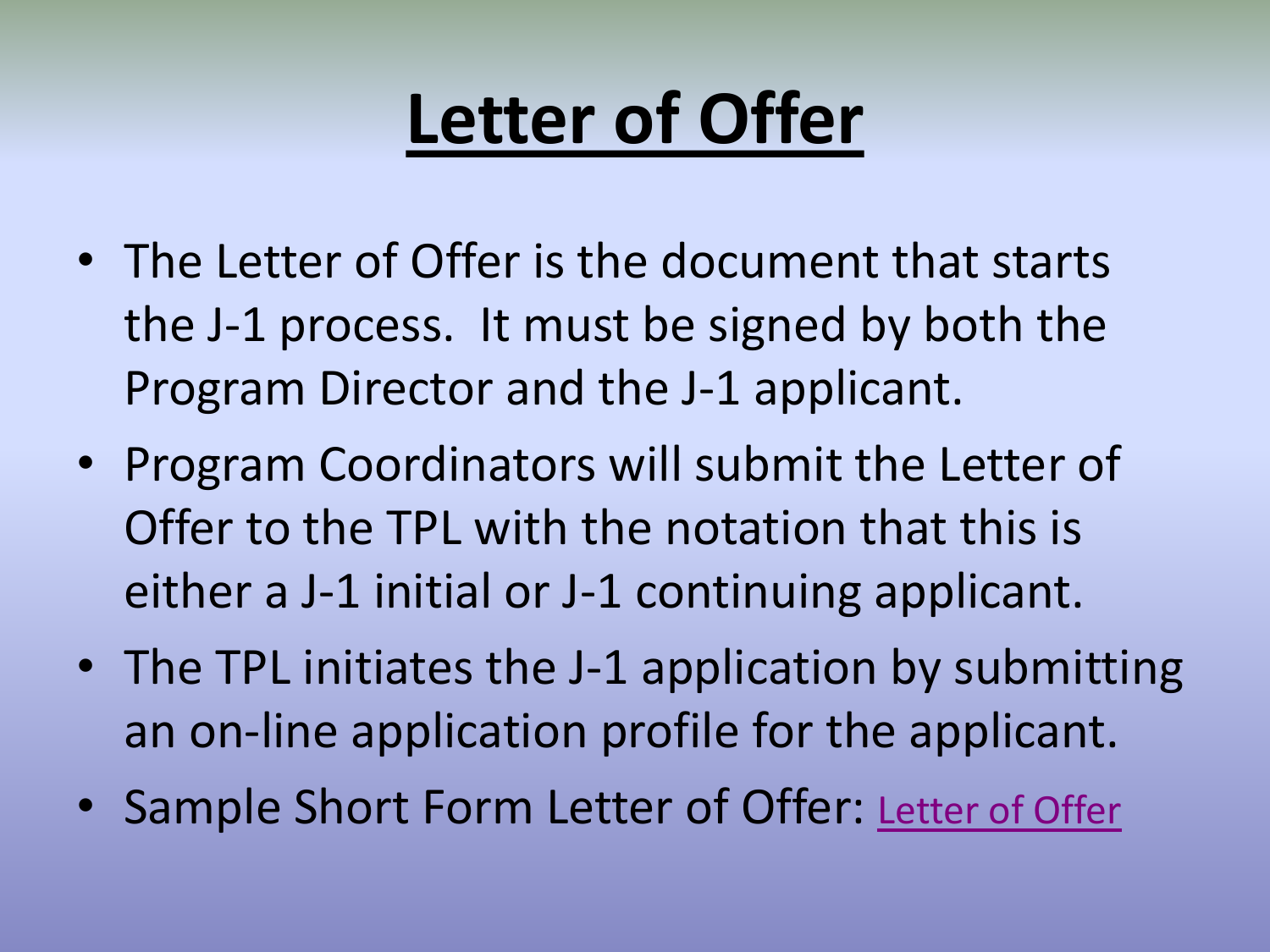#### **J-1 Application**

- The applicant is notified via email and directed to the OASIS system to accept and complete the application.
- The applicant will pay an administrative application fee (currently \$275) through the OASIS system.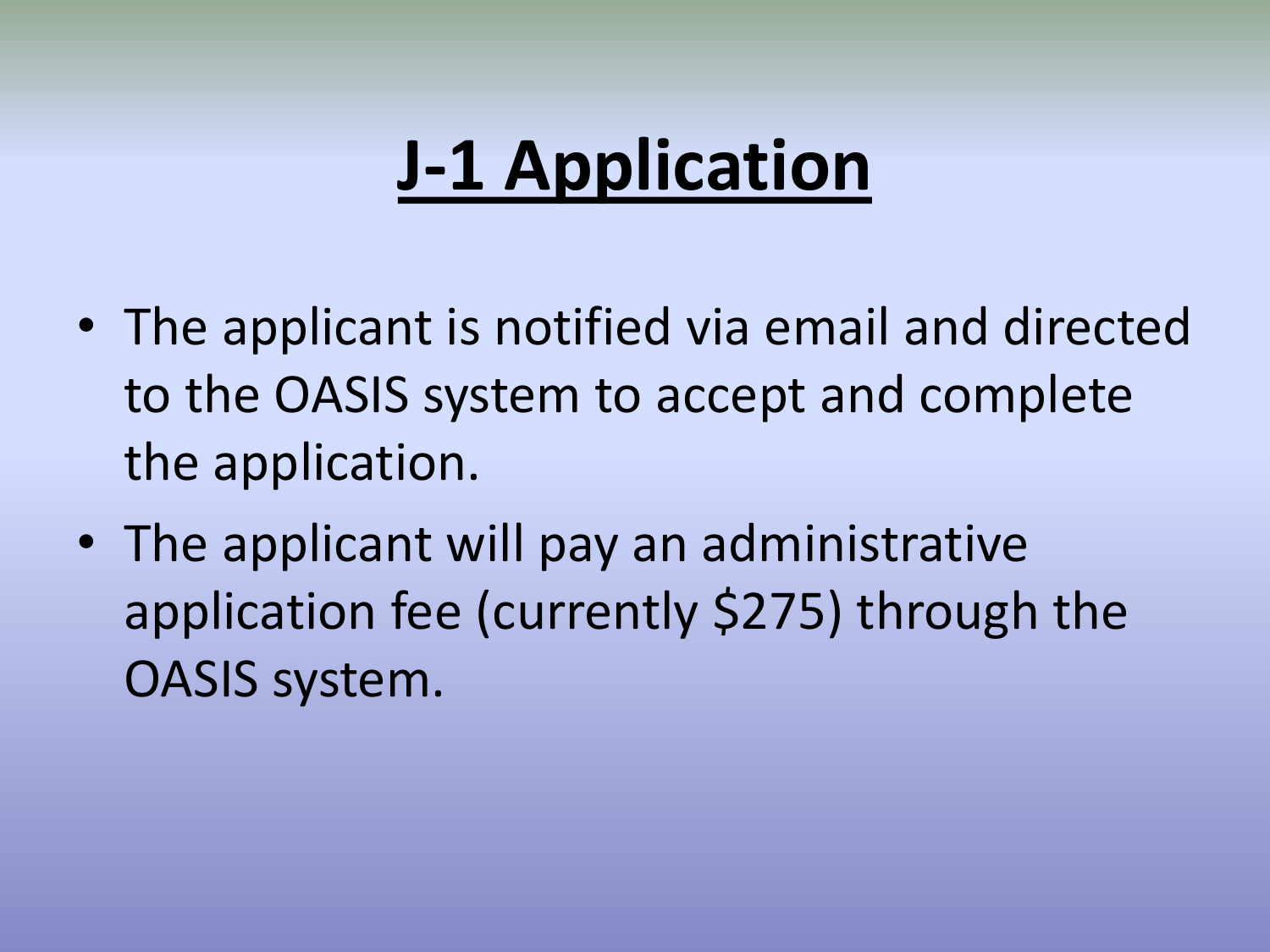#### **Documentation**

- The ECFMG produces a checklist which is used to determine what documentation is required. The documentation checklist is available online to both TPL and applicant.
- At a minimum, the following documentation will be necessary:
	- Letter of Offer, signed by both Program Director and Applicant.
	- Form I-644, Supplementary Statement for Graduate Medical Trainees (for continuing residents).
	- Form I-94 (Arrival/Departure Record), front and back.
	- Fellowship Program Description (if entering subspecialty training).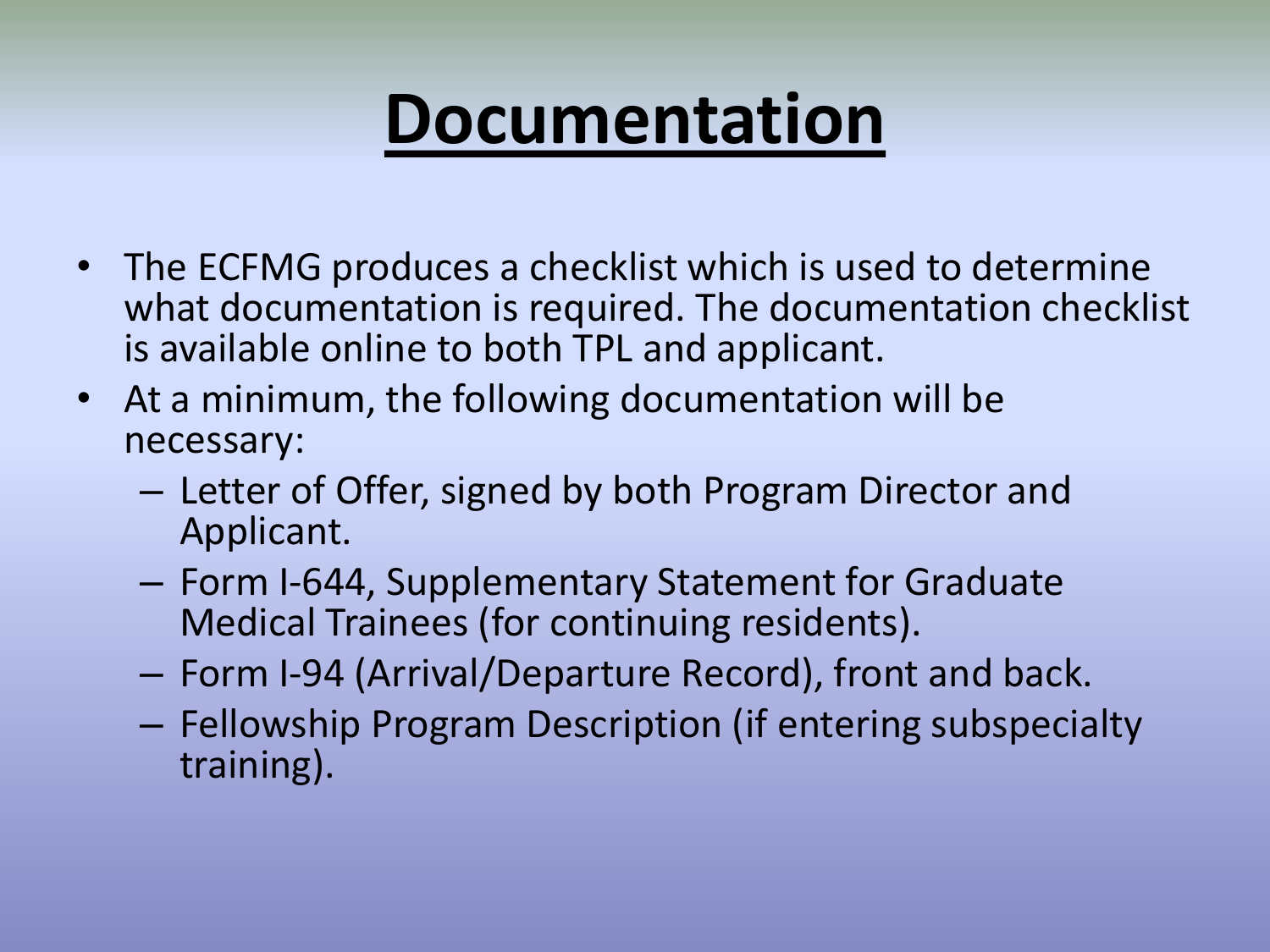### **Documentation, Cont'd**

- Additional documentation that may be required, based upon circumstances, include:
	- Statement of Need
		- Required if the applicant proposes to enter a new subspecialty; or
		- The letter on file with EVSP (Exchange Visitor Sponsorship Program) will expire prior to or during the proposed training; or
		- The letter on file with EVSP is institution-specific and a change of institution is proposed.
		- Sample: <http://www.ecfmg.org/evsp/snletter.html>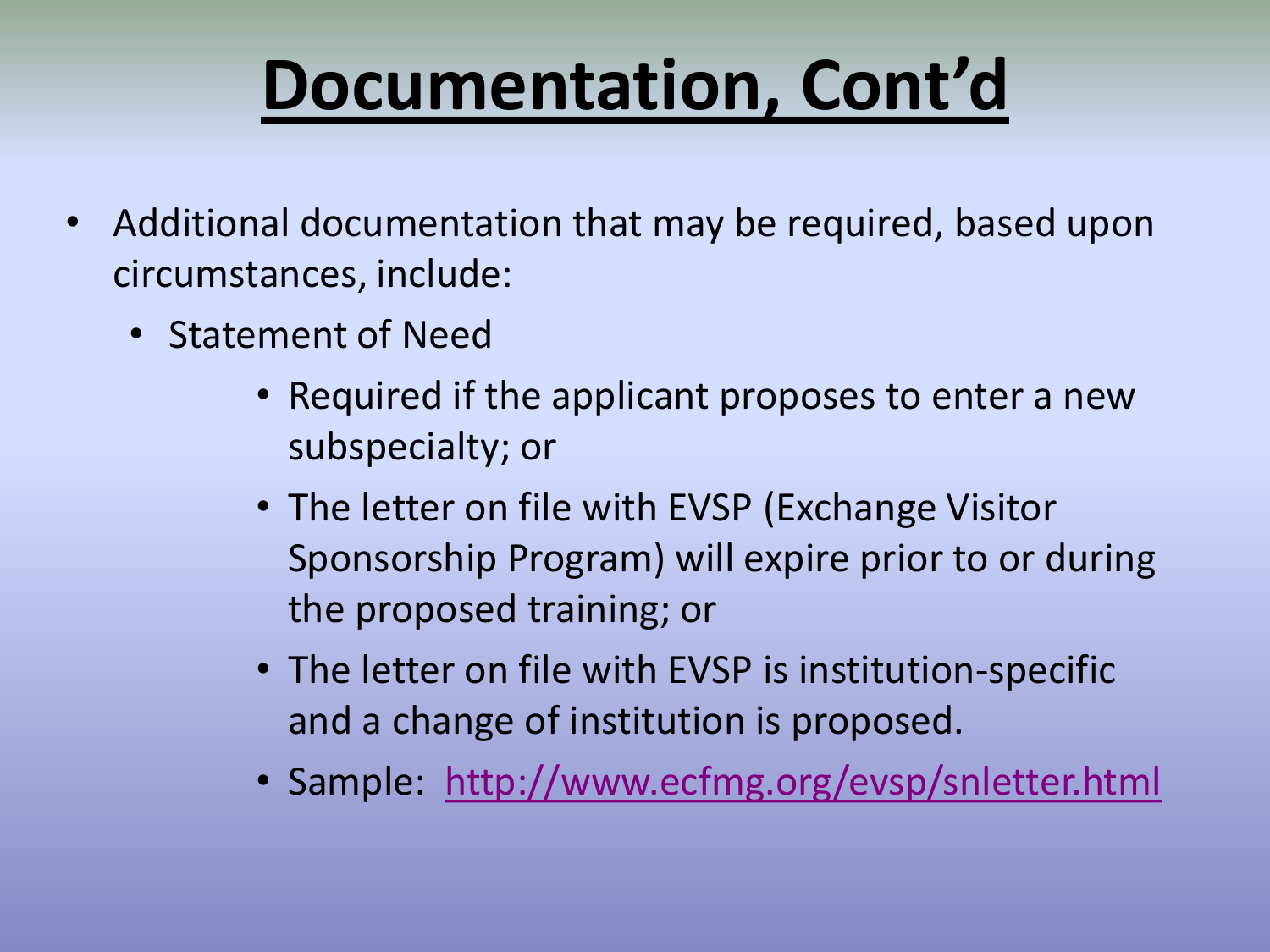#### **Documentation, Cont'd**

- CV
- Official Documentation of funding source.
	- Required if funding is other than salary provided by the teaching hospital.
- Documentation for Exceptional Extension beyond the maximum duration request.
	- Required if the proposed training program will need VISA extension past seven years. See information at: <http://www.ecfmg.org/evsp/evspeememo.pdf>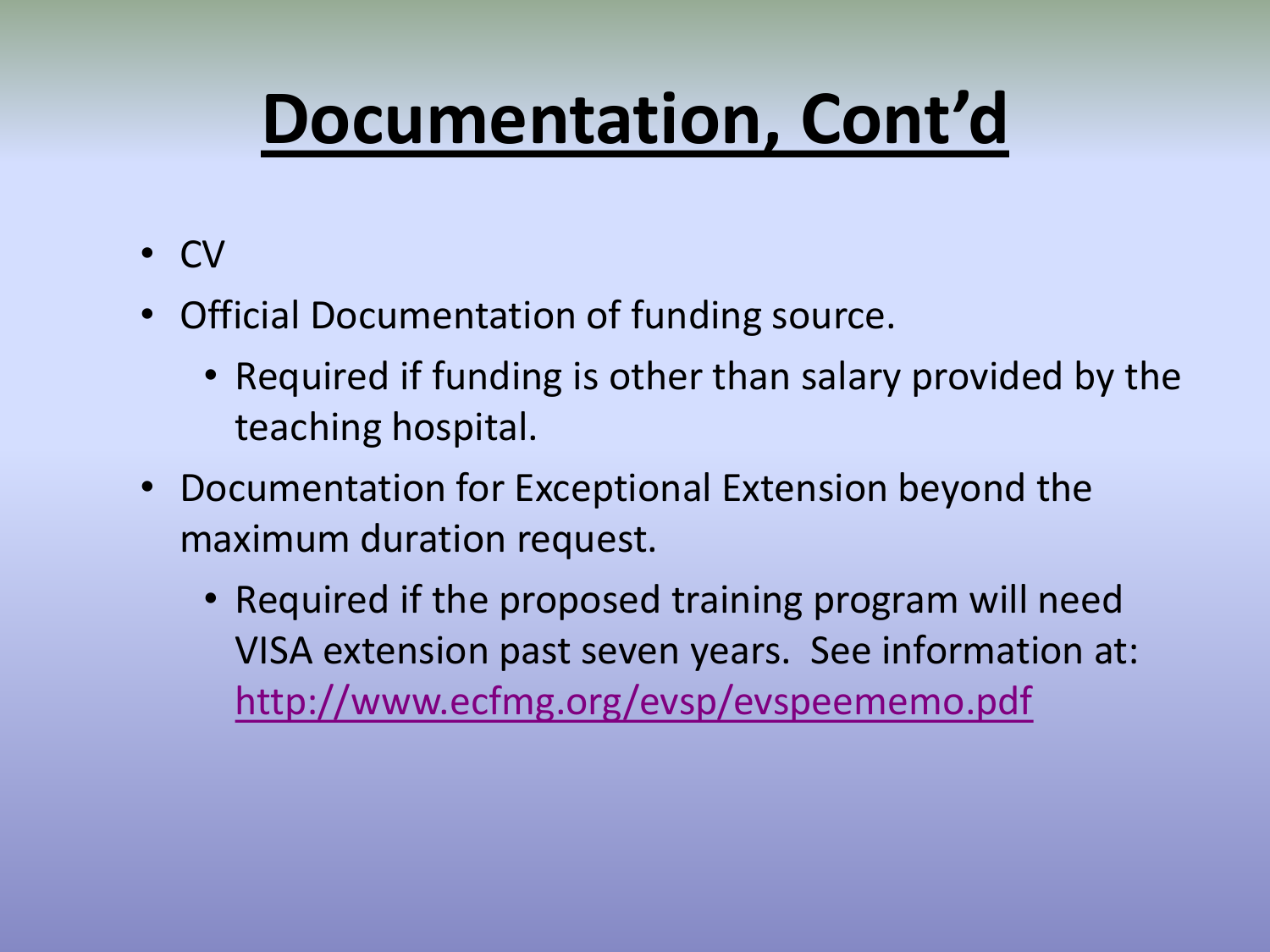#### **Documentation, Cont'd**

- The J-1 applicant provides the GME office with the required documentation. The GME office collects the documents, reviews and confirms that the packet is complete, and submits in its entirety to the ECFMG.
- The ECFMG reviews the packet and, if approved, issues a DS2019 which is sent to the TPL. A copy is kept in the GME Office and the original goes to the applicant, via the Program Coordinator. These are never sent directly to the applicant.
- \*\*Please note that the application process may take as much as 7 weeks, or longer, and, therefore, it is imperative that all documentation be submitted in a timely manner.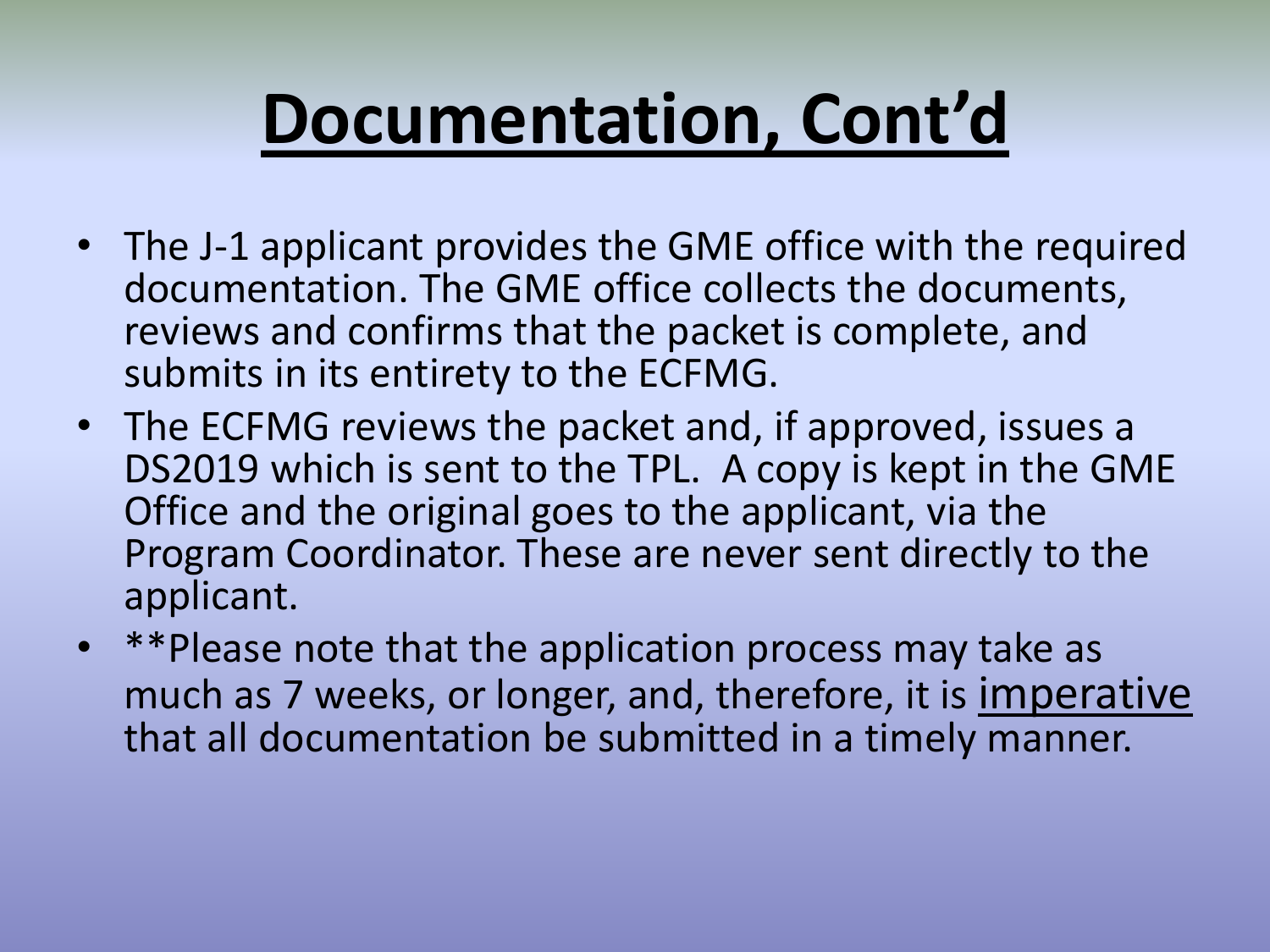### **Non-Standard Training**

- Non-Standard Training is a term which indicates there is no ACGME accreditation or ABMS member board certification for the discipline.
- All non-standard disciplines must be endorsed by the appropriate ABMS member board in order to be considered for J-1 sponsorship.
- If appropriate, submit to the GME Office a Non-Standard Training Program Verification Statement, signed by the Program Director of the ACGME-accredited Parent Program.
- <http://www.ecfmg.org/evsp/evspvergmec.pdf>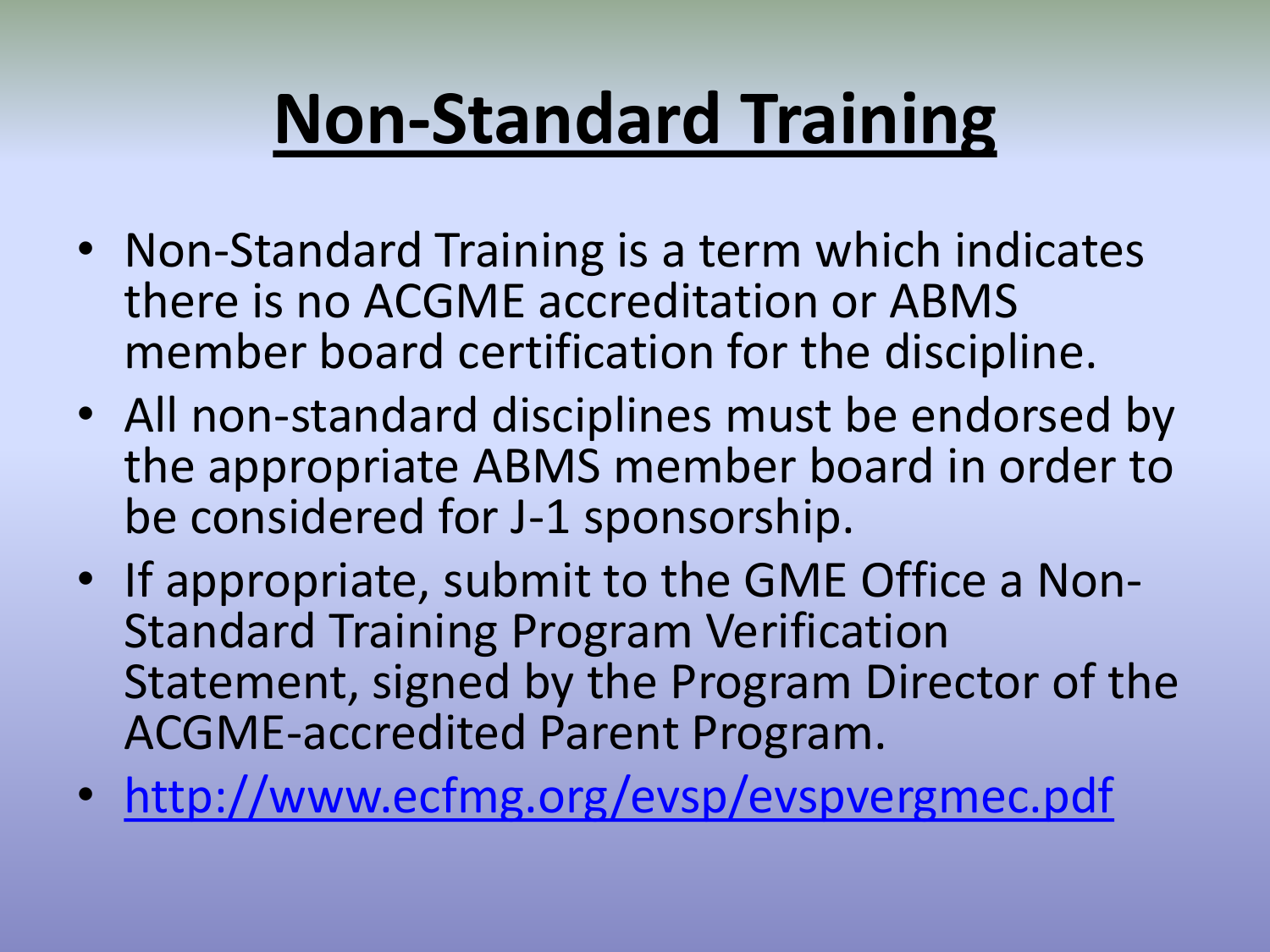### **Training Program Description**

- If a detailed program description should be required for any reason, it must follow the format of ECFMG Guidelines.
- <http://www.ecfmg.org/evsp/evspgfpd.pdf>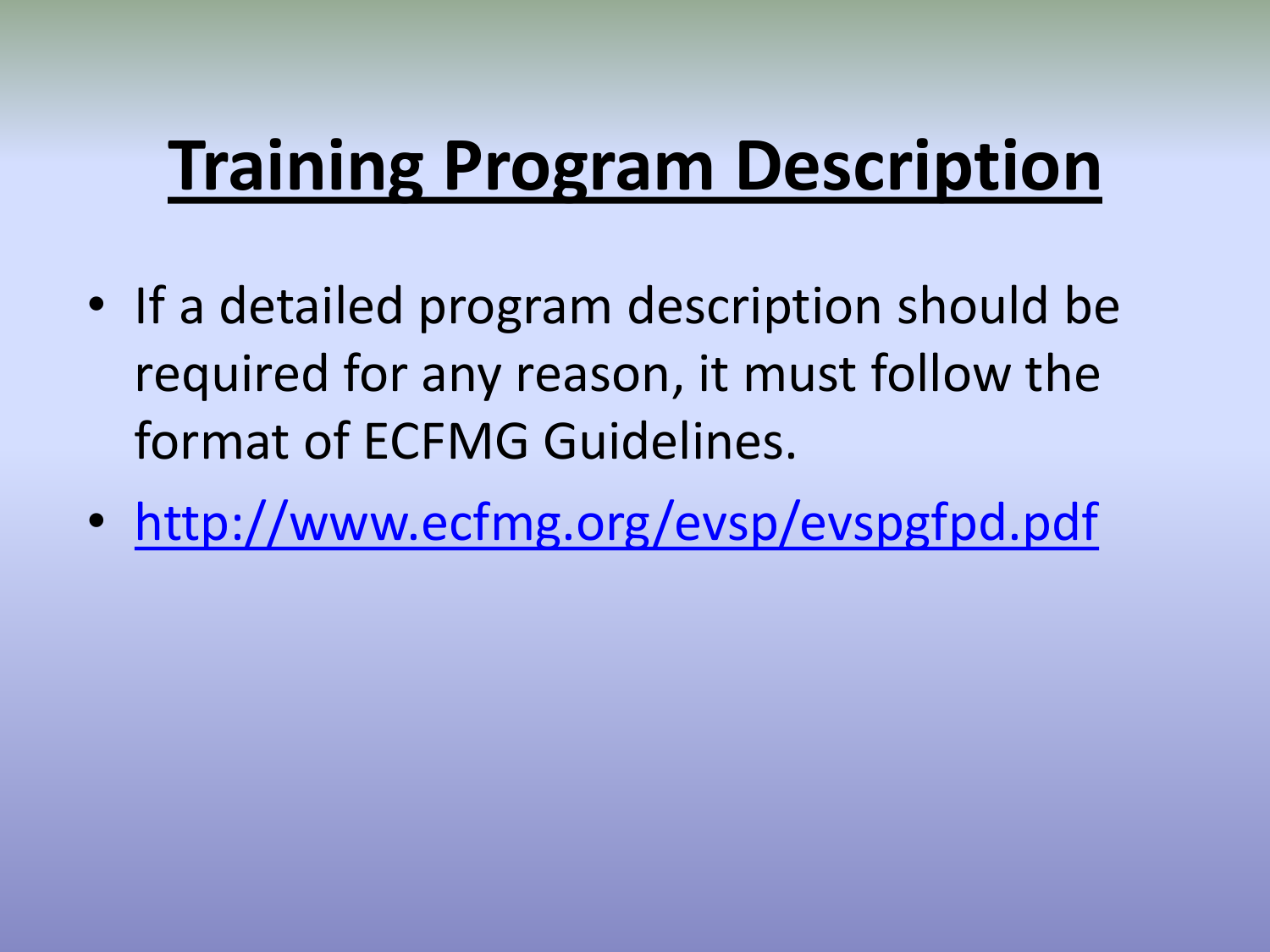# **Initial Applications**

- Those who enter the United States on a J-1 Visa for the first time MUST personally report to the GME Office upon their arrival to complete a SEVIS Reporting Form (Validation of Initial Arrival). <http://www.ecfmg.org/evsp/arrival.pdf>
- They must bring with them their most recent I-94, Passport with J-1 visa page, if applicable, and DS-2019 form signed by consular official and stamped by DHS at point of entry.
- 11 days after entry into the US, the J-1 holder is to report to the Social Security Administration to apply for a social security card. The signed Social Security card must be provided to the GME office immediately upon receipt.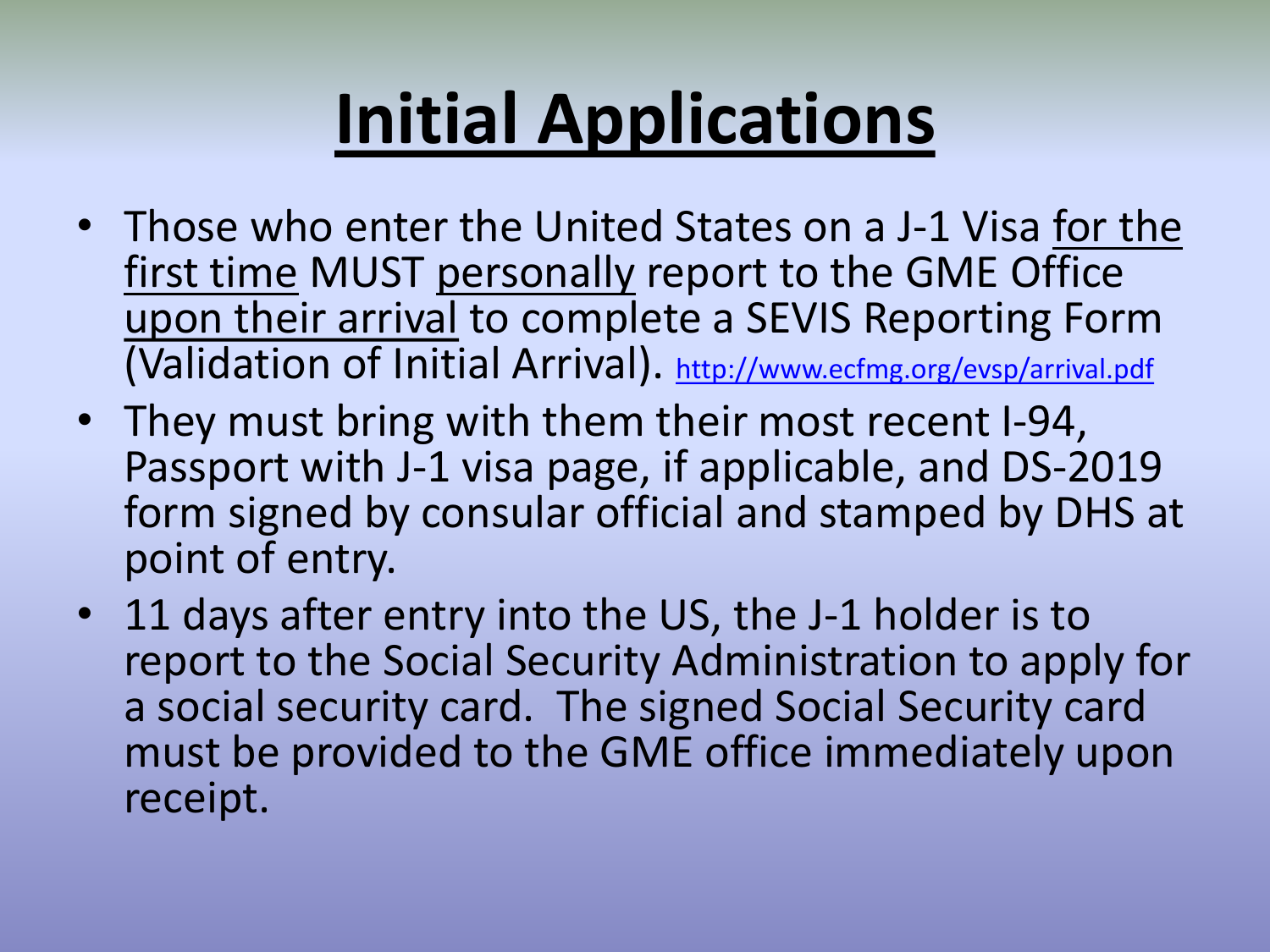### **Continuing J-1 Visa Status**

Those who are continuing on a J-1 Visa must reapply annually. Their application must include:

- Form I-644: [http://www.ecfmg.org/evsp/i-](http://www.ecfmg.org/evsp/i-644form.pdf)[644form.pdf](http://www.ecfmg.org/evsp/i-644form.pdf)
- A copy, front and back, of their I-94 (Arrival/ Departure Record).
- As with initial applicants, the process starts with the Letter of Offer, to be provided by the Program Coordinator.